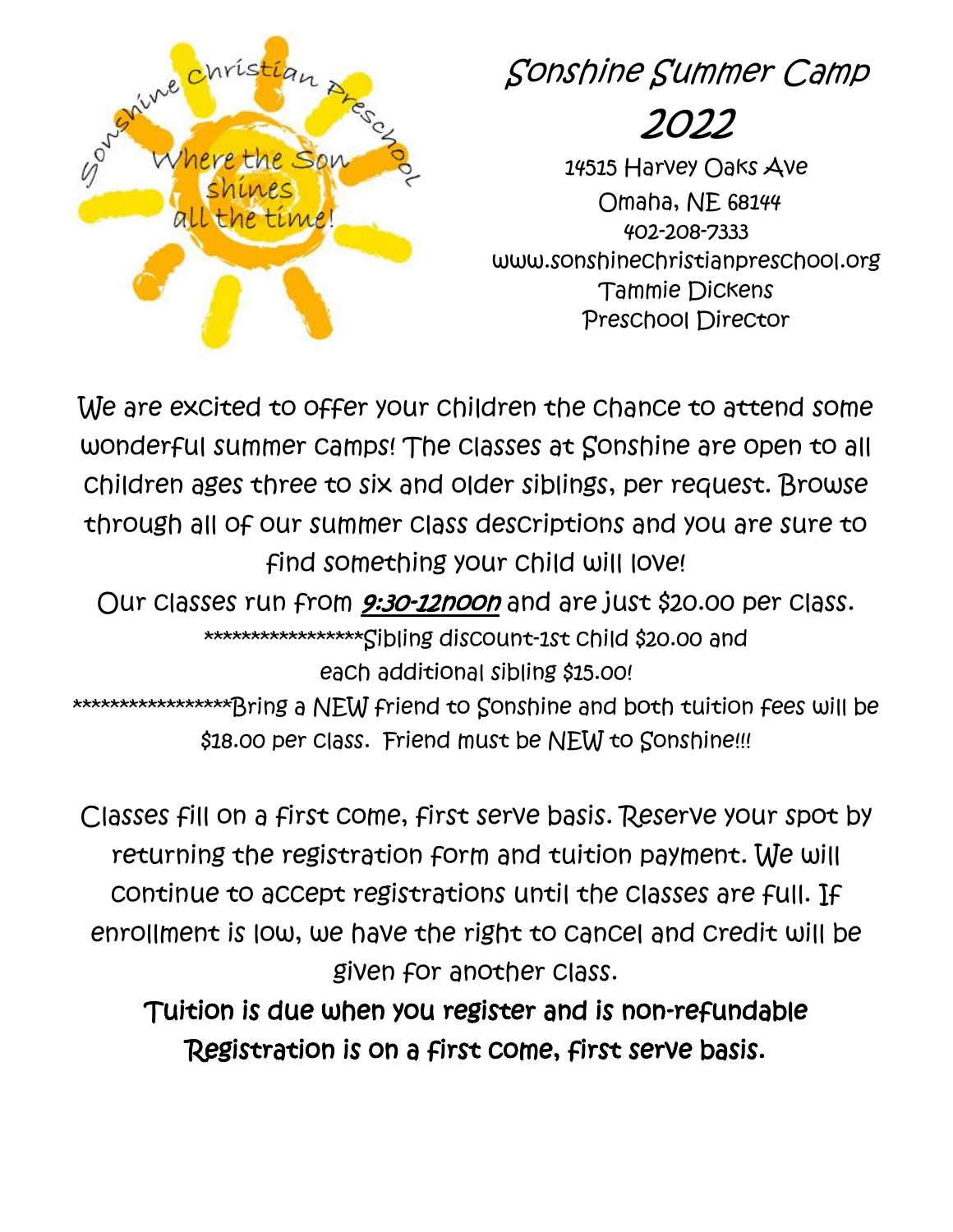# Sonshine Summer Class Descriptions

#### Monday, June 13 I scream you scream!

Oh ice cream, how I love you! We will be making our own ice cream and enjoying ice cream sundaes! Let's kick off summer!

# Wednesday, June 15 Super Heroes

Boys and girls come try out our Sonshine superhero capes! What will your super power be?

#### Friday, June 17 Take a trip to the farm

It's hard work on the farm! We will be playing in the dirt, planting our own plants and making our own butter!

#### Monday, June 20 Wormology

What is a worms job? Join us as we find out and you will have one worm to take home and release to do his job!

#### Wednesday, June 22 Ahoy Matey! X marks the spot!

Pirate treasure you say? Let's find that X!

#### Friday, June 24 Sonshine Scientists

Why does this do that or does that do this? Let's get busy with some fun science experiments and find out!

#### Monday, June 27 Slime time!

Time to whip up a fresh batch of your own slime!

#### Wednesday, June 29 It's a Mystery

Detective Dog is missing his donut! Will we find the clues, will we solve the mystery?!?

# Friday, July 1 Red White and Blue! How about you?

What a wonderful life we have in the USA! Wear red, white and blue as we celebrate for July 4!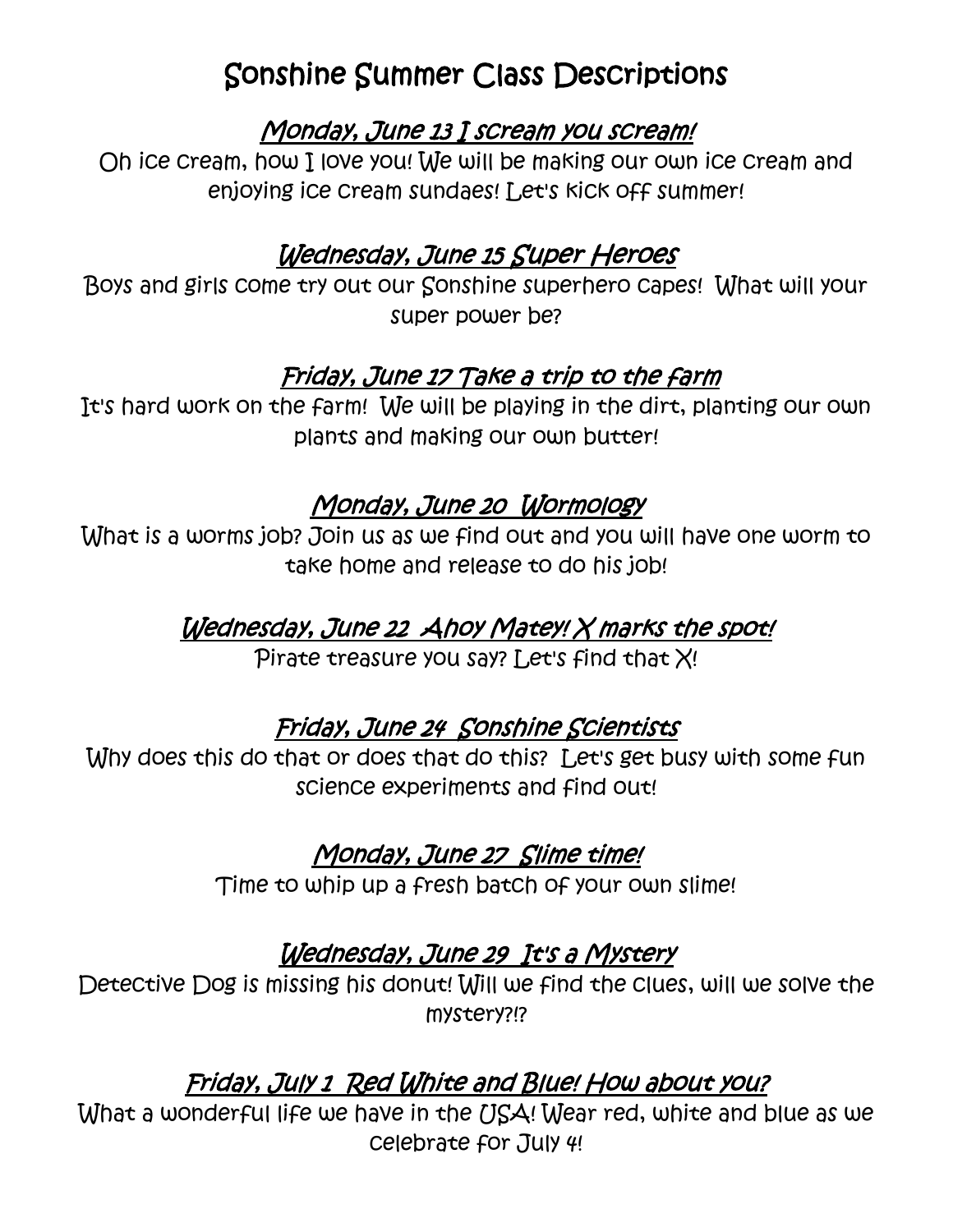# Monday, July 11 Colors, Colors Everywhere

Wear your messiest, don't need to wear again clothes! We will be painting with our hands, feet and who knows what else!

#### Wednesday, July 13 Gingerbread Man

He's back! We mix him, we bake him and he still gets away!

# Friday, July 15 It's a great day for a bike day!

Bring your bike/scooter and join us for a morning of bikes and games outside! \*\*Sunscreen, water bottle, helmets and tennis shoes required for bike day\*\*

# Monday, July 18 Let's head to the Beach! Surf's up!

Swimsuit, sunscreen, towel and a change of clothes is all we need to have some fun in the sun! Water fun all morning long!

# Wednesday, July 20 Fit Kids

We are fit kids! Join us for a morning of workout fun! Tennis shoes, water bottle and yoga mat/beach towel) recommended!

# Friday, July 22 Dinosaurs Galore

These amazing creatures will be creeping into school! Come join us on our dinosaur dig! We will be making our own fossil to take home!

# Monday, July 25 Kids in the Kitchen

Let's get cooking! We will be whipping up our snack for the day!

# Wednesday, July 27 Bugs and Butterflies

Crawly and not so creepy! Bring your bug catchers and let's investigate!

# Friday, July 29 Let's go Camping

One last camping trip before summer is over! S'mores, tents and maybe even a bear! Join us for a morning of camping fun!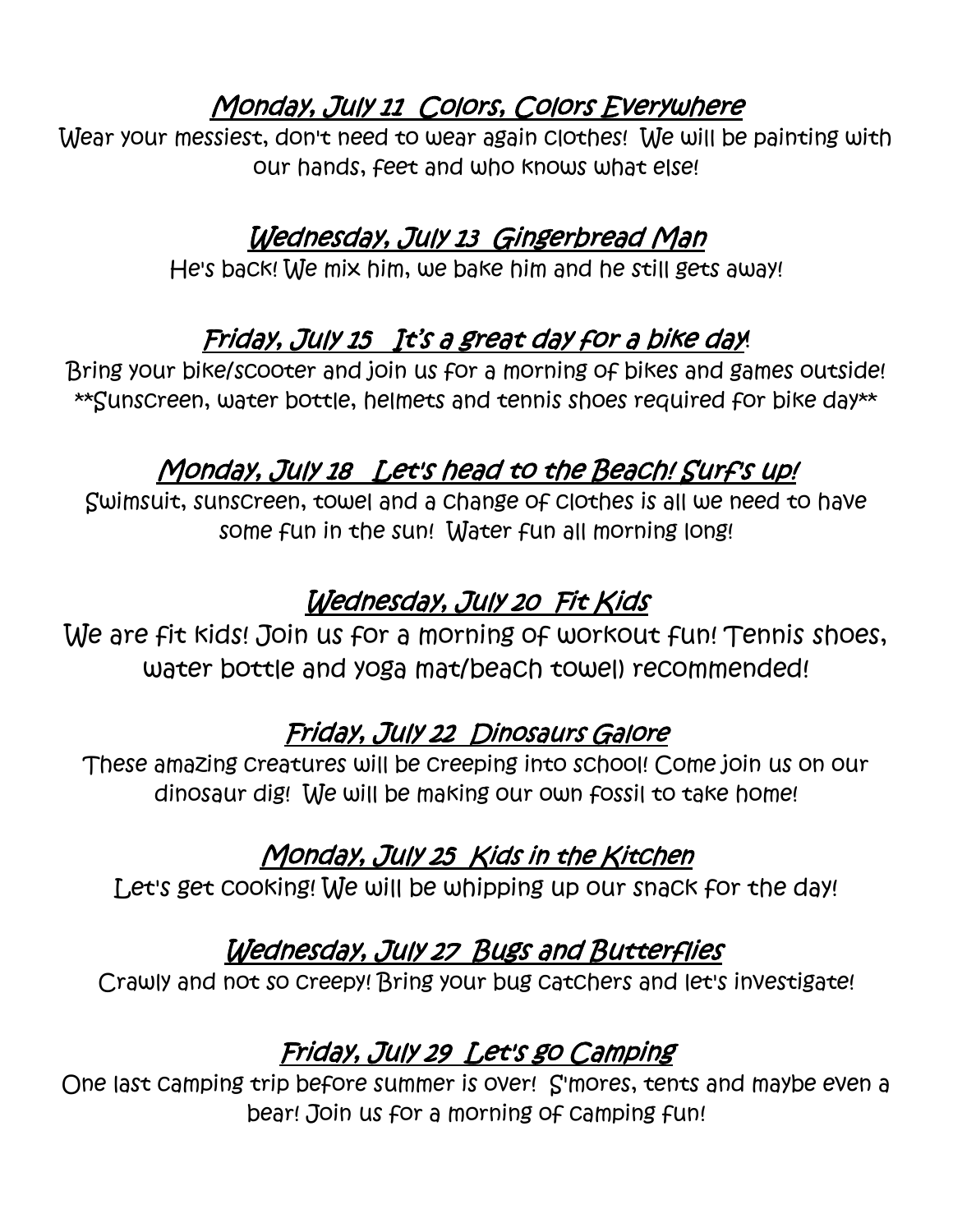# Sonshine Summer Camp registration

|                                                                          |                                            | Child Name                                                                                                                                                                                                      |
|--------------------------------------------------------------------------|--------------------------------------------|-----------------------------------------------------------------------------------------------------------------------------------------------------------------------------------------------------------------|
|                                                                          | $M_{\text{max}}$ $\text{Age}_{\text{max}}$ | Birthdate______________                                                                                                                                                                                         |
|                                                                          |                                            |                                                                                                                                                                                                                 |
|                                                                          |                                            |                                                                                                                                                                                                                 |
|                                                                          |                                            |                                                                                                                                                                                                                 |
|                                                                          |                                            | Email                                                                                                                                                                                                           |
|                                                                          |                                            |                                                                                                                                                                                                                 |
|                                                                          |                                            | Current Medications                                                                                                                                                                                             |
| <u> Emergency Contact-Other than parent</u>                              |                                            |                                                                                                                                                                                                                 |
|                                                                          |                                            |                                                                                                                                                                                                                 |
|                                                                          |                                            |                                                                                                                                                                                                                 |
|                                                                          |                                            |                                                                                                                                                                                                                 |
|                                                                          |                                            | In case of an emergency, I hereby give Sonshine Christian Preschool permission                                                                                                                                  |
| to seek medical attention for my child.                                  |                                            |                                                                                                                                                                                                                 |
| Signature                                                                |                                            |                                                                                                                                                                                                                 |
| Photo release<br>Facebook page.<br>and use on our website/Facebook page. |                                            | Photographs may be taken of your child and placed on our website or<br>I give Sonshine Christian Preschool permission to photograph my child<br>I do not want my child photographed will at Sonshine Preschool. |
|                                                                          |                                            |                                                                                                                                                                                                                 |